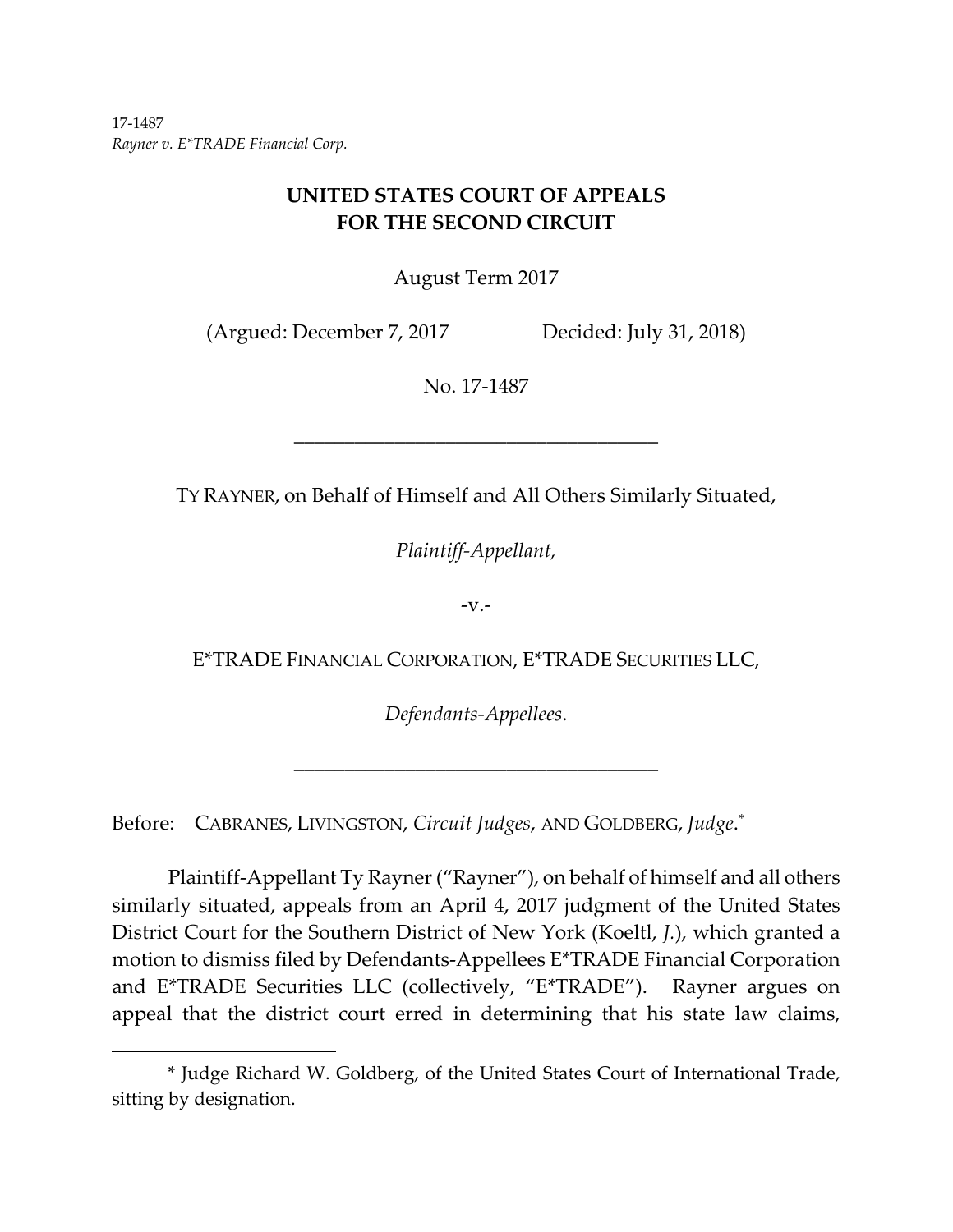alleging that E\*TRADE violated its duty of best execution, are precluded by the Securities Litigation Uniform Standards Act of 1998 ("SLUSA"), 15 U.S.C. § 78bb(f). For the reasons set forth below, we conclude that Rayner's arguments lack merit. Accordingly, we AFFIRM the judgment of the district court.

| FOR PLAINTIFF-APPELLANT:  | LESLIE E. HURST (Timothy G. Blood, Paula R.                                                                                  |
|---------------------------|------------------------------------------------------------------------------------------------------------------------------|
|                           | Brown, on the brief), Blood Hurst &                                                                                          |
|                           | O'Reardon, LLP, San Diego, CA.                                                                                               |
|                           | Brian J. Robbins, Kevin A. Seely, Ashley R.<br>Rifkin, Leonid Kandinov, Robbins Arroyo<br>LLP, San Diego, CA.                |
| FOR DEFENDANTS-APPELLEES: | COREY WORCESTER (Faith E. Gay, Marc L.<br>Greenwald, on the brief), Quinn Emanuel<br>Urquhart & Sullivan, LLP, New York, NY. |

DEBRA ANN LIVINGSTON, *Circuit Judge*:

Plaintiff‐Appellant Ty Rayner ("Rayner") filed a class action complaint (the "Complaint") raising state law claims against Defendants‐Appellees E\*TRADE Financial Corporation and E\*TRADE Securities LLC (collectively, "E\*TRADE"). Rayner's claims for breach of fiduciary duty, unjust enrichment, and declaratory relief were each based on the same allegation that E\*TRADE violated its duty of best execution.

The United States District Court for the Southern District of New York (Koeltl, *J.*) dismissed all of Rayner's claims pursuant to Rule 12(b)(6) of the Federal Rules of Civil Procedure. *See Rayner v. E\*TRADE Fin. Corp.*, 248 F. Supp. 3d 497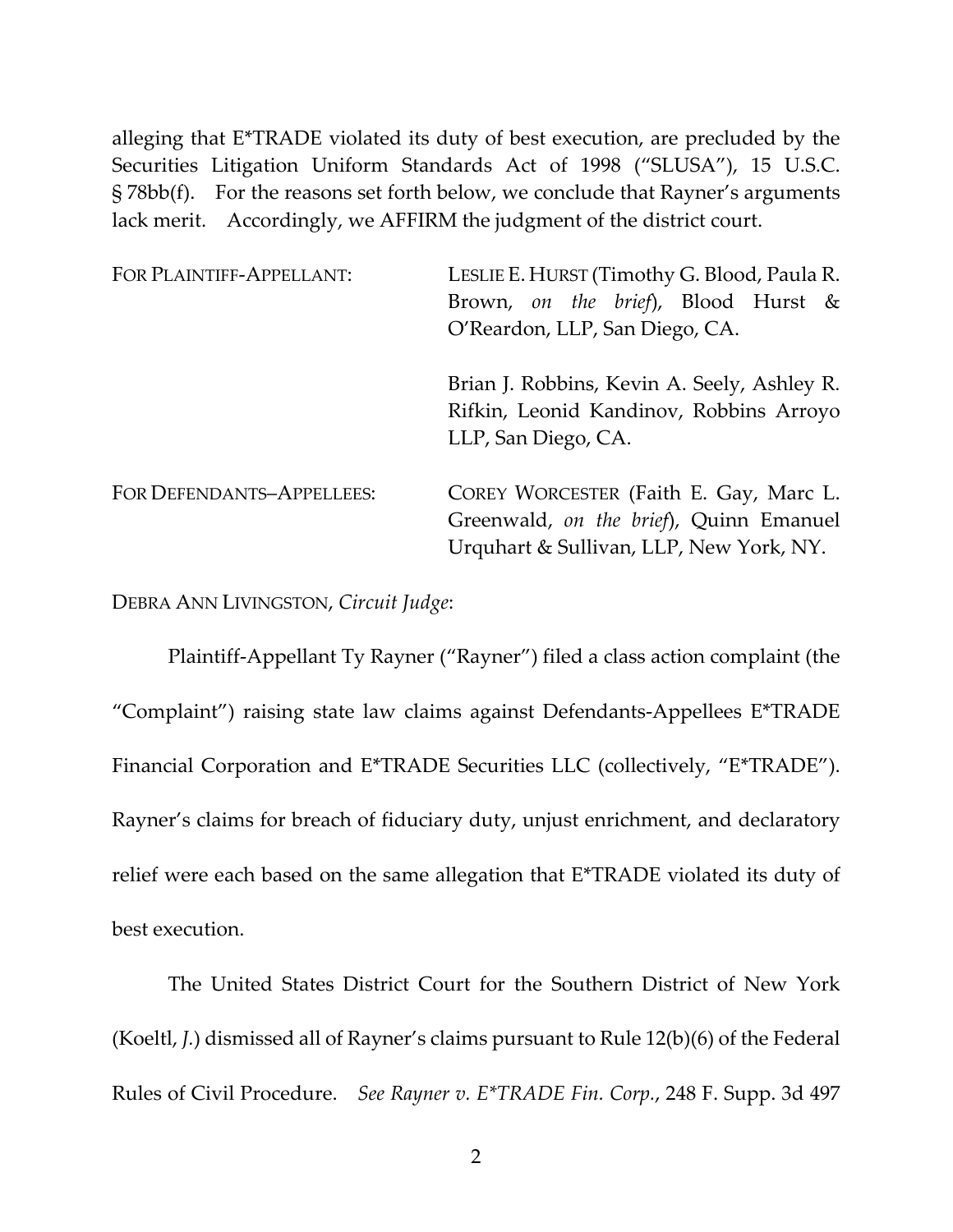(S.D.N.Y. 2017). For the reasons set forth below, we conclude that the district court properly dismissed Rayner's claims because they are precluded by the Securities Litigation Uniform Standards Act of 1998 ("SLUSA"), 15 U.S.C. § 78bb(f). Accordingly, we affirm the judgment of the district court.

### **BACKGROUND1**

E\*TRADE provides brokerage and related services to individual retail investors. Clients place orders to buy and sell securities with E\*TRADE, and then E\*TRADE executes those orders by delivering them to trading venues such as stock exchanges, hedge funds, banks, electronic communications networks, and third‐party market makers. One such client, Rayner, placed a non‐directed, standing limit order as recently as January 2014, and E\*TRADE executed that order on his behalf. A "limit order" is "an order to buy or sell a stock at a specified price ... or better." J.A. 9 n.1. Rayner's order remained "standing" until E\*TRADE executed the order by (1) placing the order with a trading venue; and (2) the trading venue actually purchased or sold the security. Because the order was "non-directed," E\*TRADE retained discretion to choose the trading venue for

 $\overline{a}$ 

<sup>&</sup>lt;sup>1</sup> The facts presented here are drawn from the allegations in Rayner's Complaint, which we accept as true for purposes of reviewing a motion to dismiss. *See Stratte‐ McClure v. Morgan Stanley*, 776 F.3d 94, 97 n.1 (2d Cir. 2015).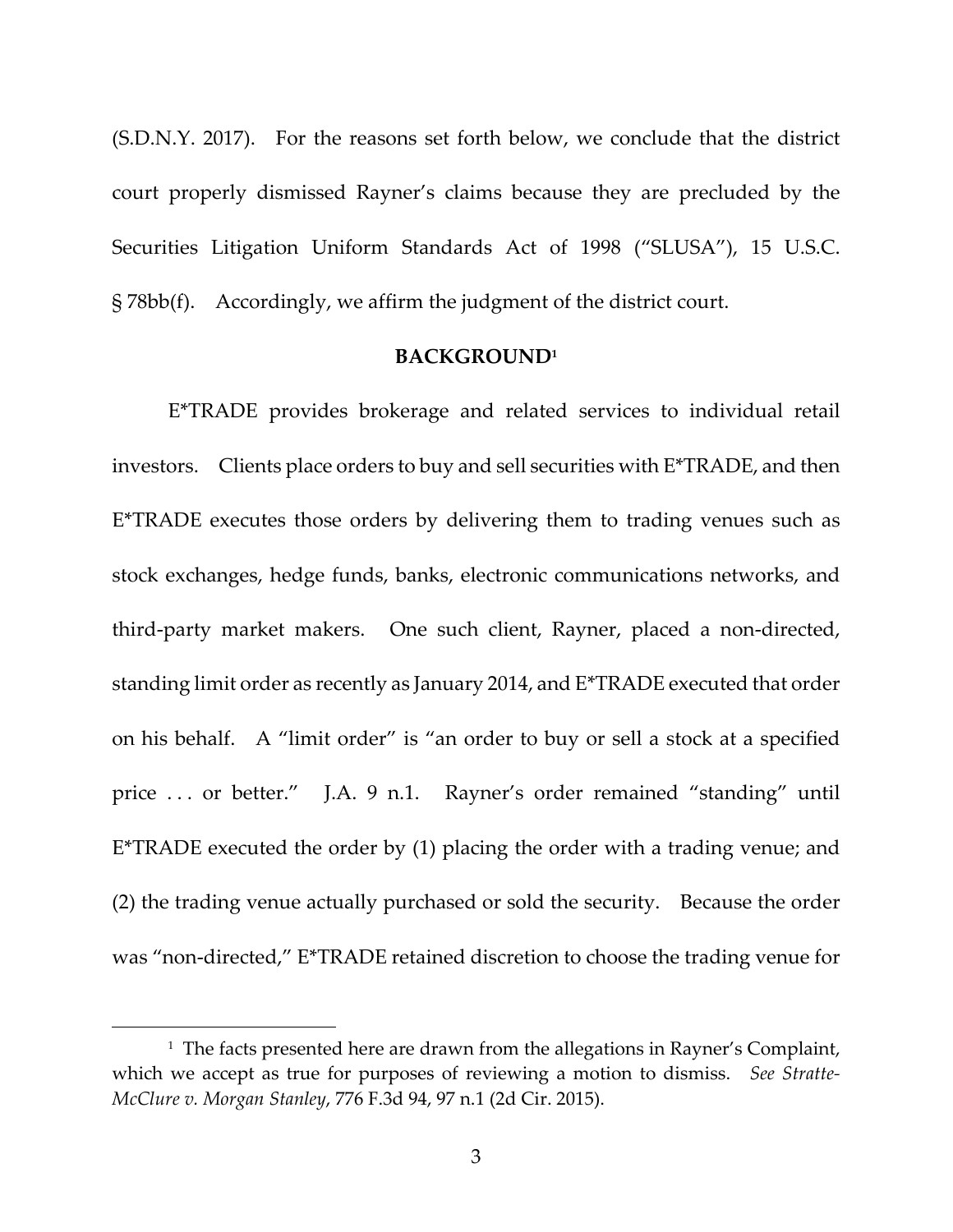executing Rayner's order. But E<sup>\*</sup>TRADE's discretion to choose trading venues is guided by its duty of best execution. And indeed, E\*TRADE promises clients that it will "do everything possible to seek best execution each and every time [a client] trade[s]" in order to "find the right blend of execution price, speed, and price improvement." *Id.* at 13 (quoting E\*TRADE's website).

On March 25, 2015, Rayner filed the Complaint on behalf of himself and other E\*TRADE clients who have placed non‐directed, standing limit orders. Specifically, Rayner complains that, in breach of its duty of best execution, E\*TRADE prioritizes choosing the trading venues that are willing to pay the largest "kickbacks" in exchange for order flow.<sup>2</sup> Such a practice creates a "conflict of interest between [E\*TRADE] and [its] clients . . . by incentivizing [E\*TRADE to choose trading venues] that may be most cost‐effective for [E\*TRADE], but which may not be the best method of execution for [its] clients." *Id.* at 12 (quoting "[m]arket experts [that] acknowledge that the maker-taker system sets up financial incentives that can cause brokers to act to the detriment of their retail investor clients"). E\*TRADE's clients are harmed when limit orders

 $\overline{a}$ 

<sup>&</sup>lt;sup>2</sup> Under the "maker-taker" system, a trading venue will pay  $E^*TRADE$  a rebate whenever E\*TRADE executes an order with that trading venue. Rayner refers to these rebates as "kickbacks." *Id.* at 11–12.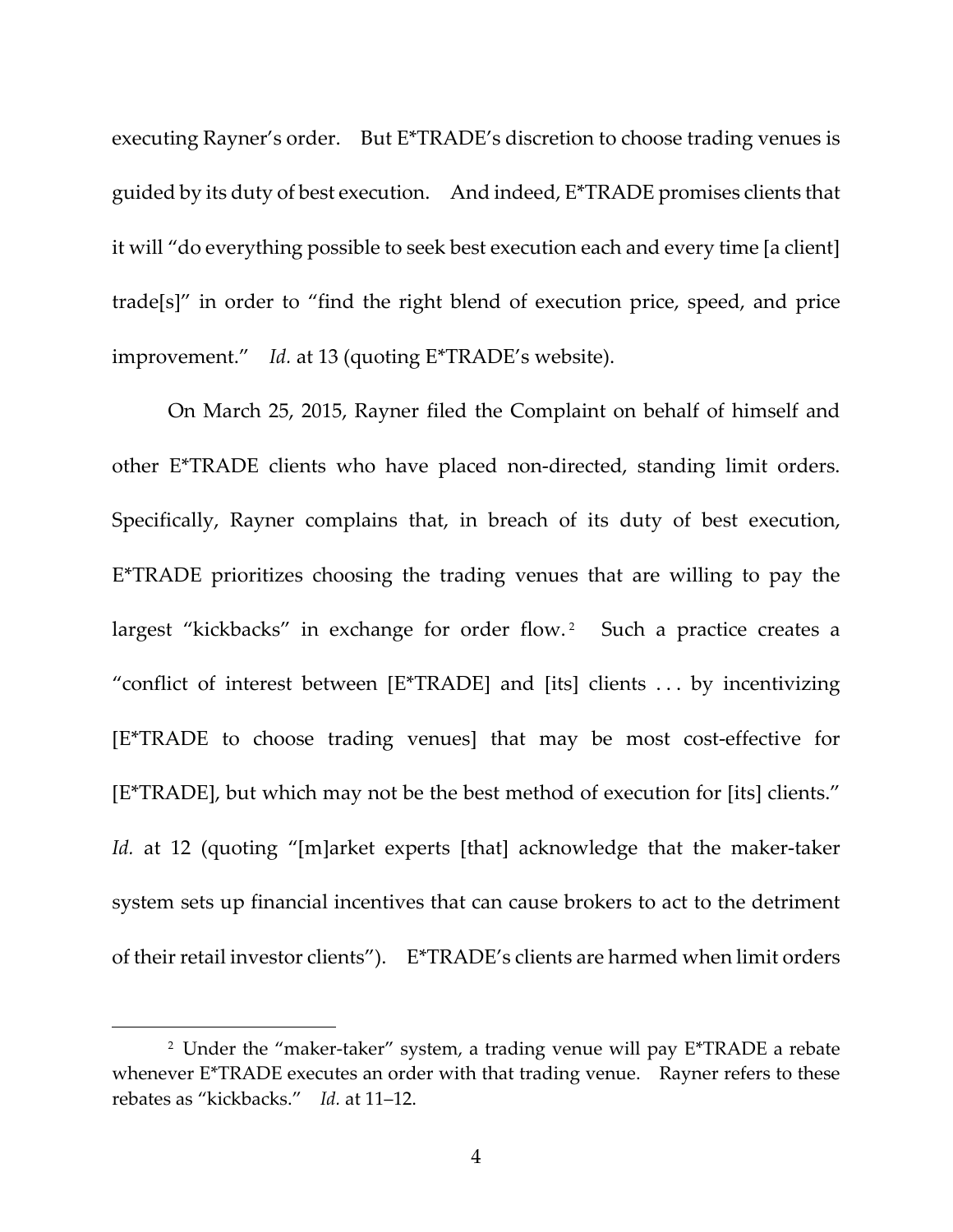are routed to trading venues that pay higher kickbacks because, according to Rayner, such orders are "up to 25% less likely to be executed," and more likely to "trade when the market price is becoming worse." *Id.* at 19. Instead of ensuring that its clients can purchase and sell securities at the optimal price and volume, E\*TRADE allegedly violates its duty of best execution by seeking to maximize its own revenue from "kickbacks."

E\*TRADE filed a motion to dismiss, arguing *inter alia* that Rayner's class action suit is precluded by SLUSA. In response, Rayner argued that SLUSA preclusion does not apply because (1) his Complaint does not allege that E\*TRADE made a misrepresentation or omission, or employed any manipulative or deceptive device; and (2) even assuming that the Complaint alleges fraud, any such fraud was not "in connection with" the purchase or sale of covered securities. In a memorandum opinion and order dated April 1, 2017, the district court granted E\*TRADE's motion to dismiss, concluding that "[Rayner's] arguments against preclusion are unpersuasive." *Rayner*, 248 F. Supp. 3d at 502.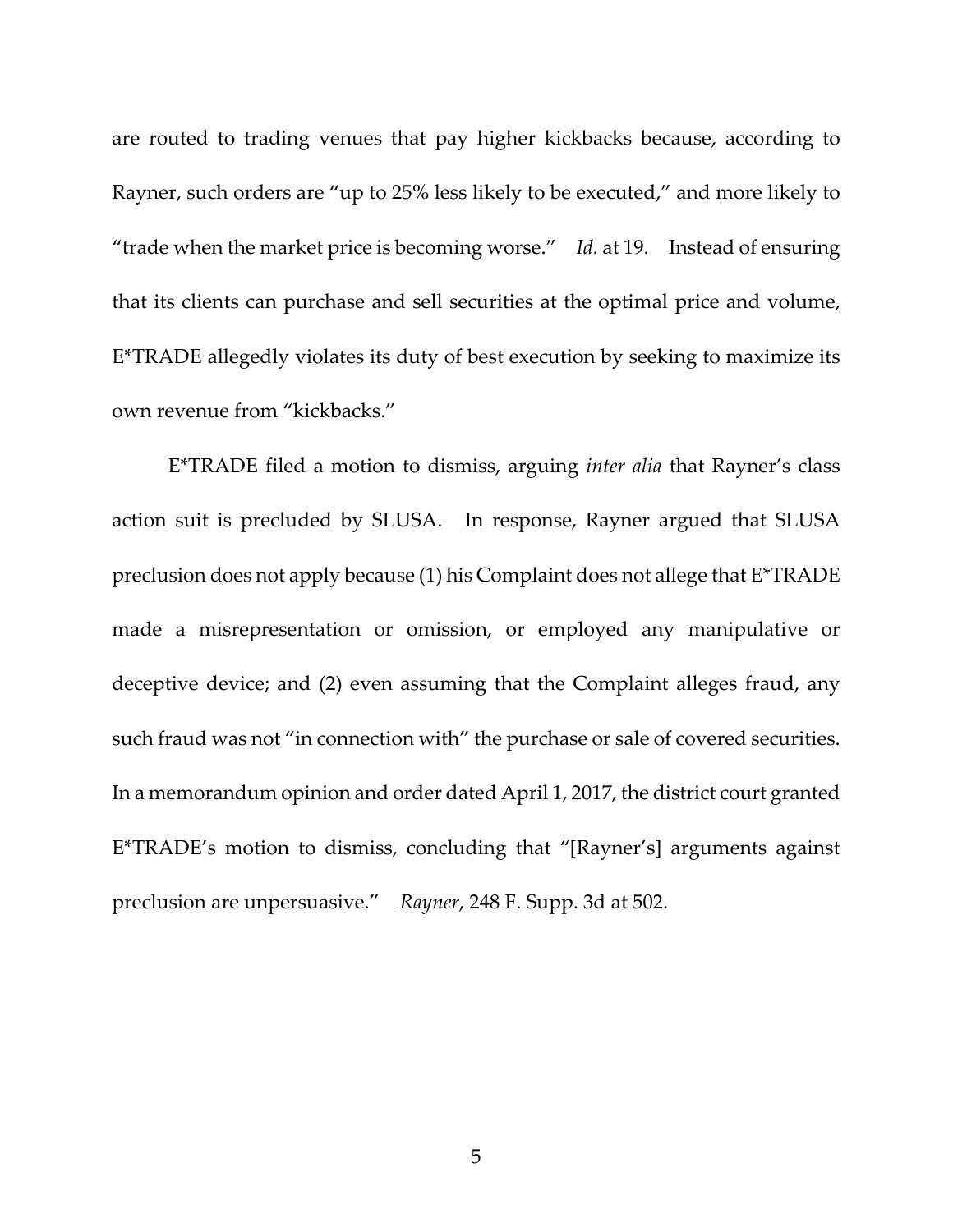#### **DISCUSSION**

## **I. Standard of Review**

"We review the district court's grant of a Rule  $12(b)(6)$  motion to dismiss de novo, accepting all factual claims in the complaint as true, and drawing all reasonable inferences in the plaintiff's favor." *In re Kingate Mgmt. Ltd. Litig.*, 784 F.3d 128, 135 n.11 (2d Cir. 2015) (quoting *In re Herald* (*Herald I*), 730 F.3d 112, 117 (2d Cir. 2013)). "To survive a motion to dismiss, a complaint must contain sufficient factual matter, accepted as true, to state a claim to relief that is plausible on its face." *Id.* (quoting *Ashcroft v. Iqbal*, 556 U.S. 662, 678 (2009)).

#### **II. SLUSA Preclusion**

SLUSA precludes private parties from filing in federal or state court (1) a covered class action (2) based on state law claims, (3) alleging that defendants made "a misrepresentation or omission of a material fact" or "used or employed any manipulative or deceptive device or contrivance" (4) "in connection with" the purchase or sale of (5) covered securities. 15 U.S.C. § 78bb(f)(1); *see also Romano v. Kazacos*, 609 F.3d 512, 518 (2d Cir. 2010); *Brown v. Calamos*, 664 F.3d 123, 124 (7th Cir. 2011) ("SLUSA is designed to prevent plaintiffs from migrating to state court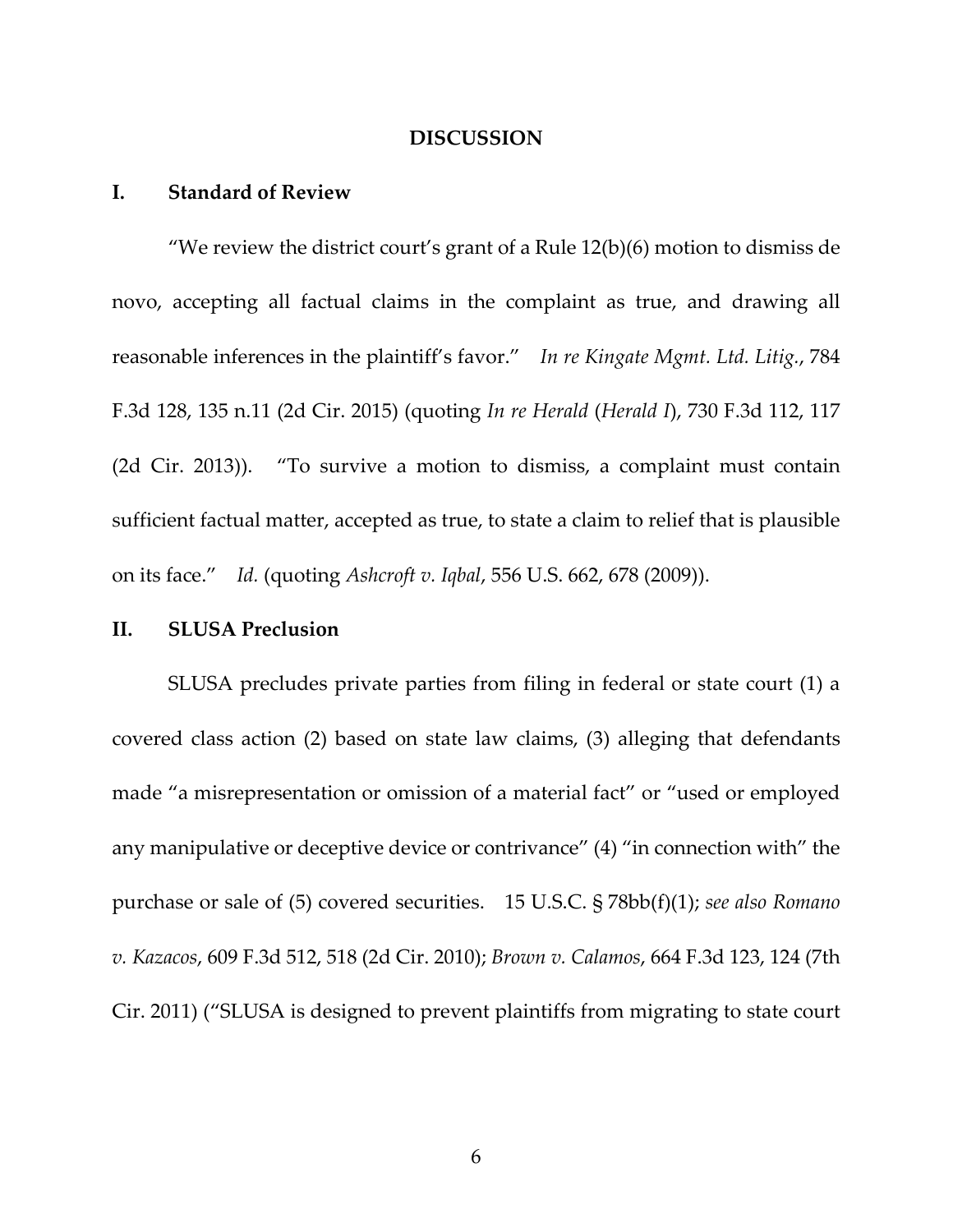in order to evade rules for federal securities litigation in the Private Securities Litigation Reform Act of 1995 . . . ." (internal quotation marks omitted)).

There is no dispute that Rayner filed a covered class action based on state law claims involving covered securities. We therefore focus our analysis below on the third and fourth elements of SLUSA preclusion: First, whether Rayner has alleged fraud in the form of "a misrepresentation or omission of a material fact" or use of a "manipulative or deceptive device or contrivance," and second, if so, whether that alleged fraud is "in connection with" the purchase or sale of covered securities.

In assessing whether Rayner's allegations fall within the ambit of SLUSA, we emphasize substance over form. "Since SLUSA requires our attention to both the pleadings and the realities underlying the claims, plaintiffs cannot avoid SLUSA merely by consciously omitting references to securities or to the federal securities law." *Herald I*, 730 F.3d at 119 (quoting *Romano*, 609 F.3d at 523) (internal quotation marks omitted);*see also Fleming v. Charles Schwab Corp.*, 878 F.3d 1146, 1153 (9th Cir. 2017) ("[W]e must determine if the Plaintiffs' claims, stripped of formal legal characterization, could have been pursued under § 10(b) and Rule 10b‐5."); *Holtz v. JPMorgan Chase Bank, N.A.*, 846 F.3d 928, 930–31 (7th Cir.)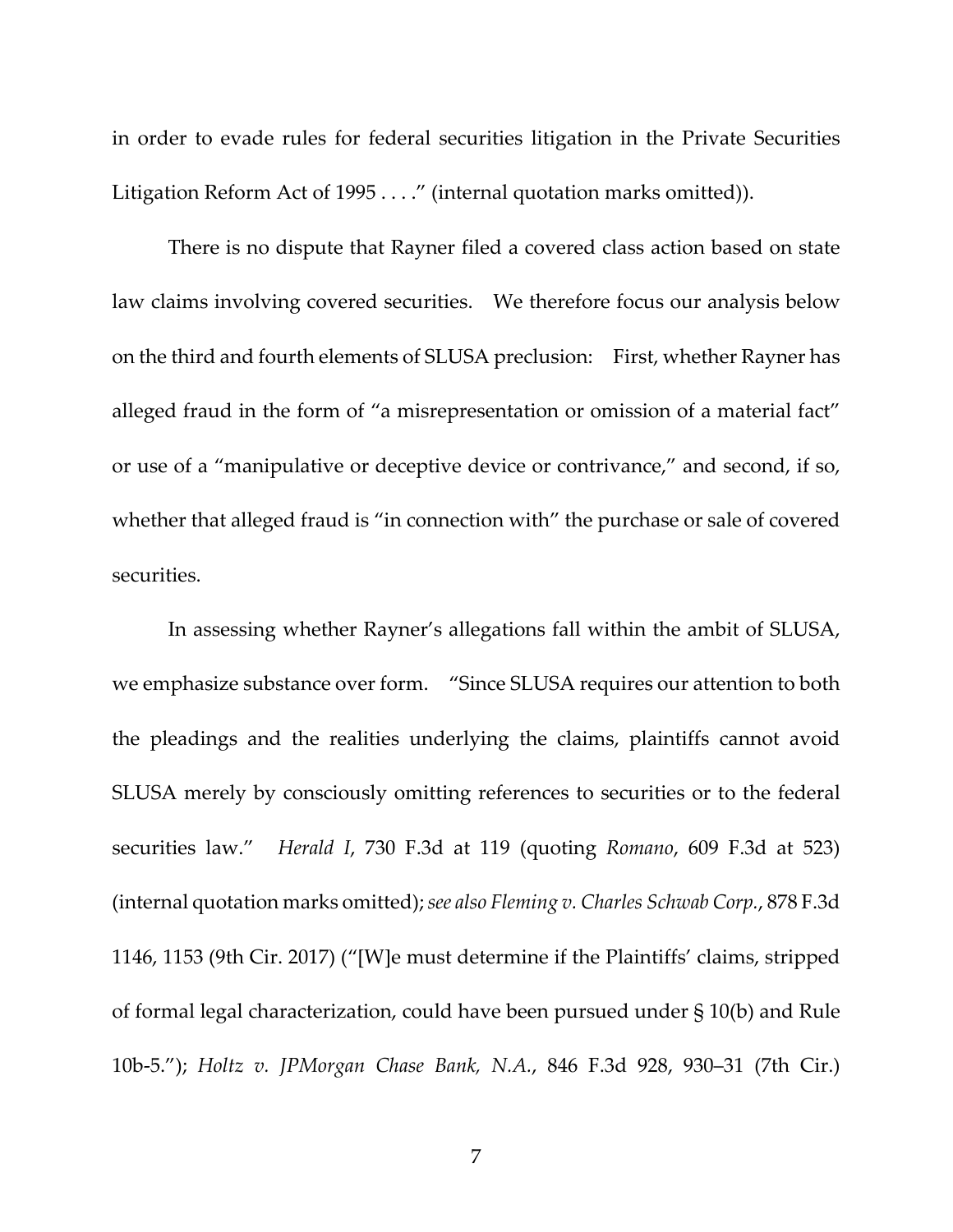("[SLUSA] is designed to prevent persons injured by securities transactions from engaging in artful pleading . . . in order to evade limits on securities litigation that are designed to block frivolous or abusive suits. . . . Allowing plaintiffs to avoid [SLUSA] by contending that they have 'contract' claims . . . would render [SLUSA] ineffectual, because almost all federal securities suits could be recharacterized as contract suits about the securities involved."), *cert. denied*, 138 S. Ct. 170 (2017).

## **III. Fraudulent Conduct**

We agree with the district court that, as to the third element, the gravamen of Rayner's Complaint is that E\*TRADE made "material misrepresentations and omissions that were designed to induce clients to execute non‐directed, standing limit orders with E\*TRADE even though E\*TRADE allegedly had no intention of fulfilling its purported fiduciary obligations." *Rayner*, 248 F. Supp. 3d at 502. Rayner describes his "breach of duty claim [as] based on E\*TRADE's breach of a *non‐fraud* based fiduciary duty." Pl.‐Appellant Br. 15 (emphasis added). But "plaintiffs should not be permitted to escape SLUSA by artfully characterizing a claim as dependent on a theory other than falsity when falsity nonetheless is essential to the claim . . . ." *In re Kingate*, 784 F.3d at 140.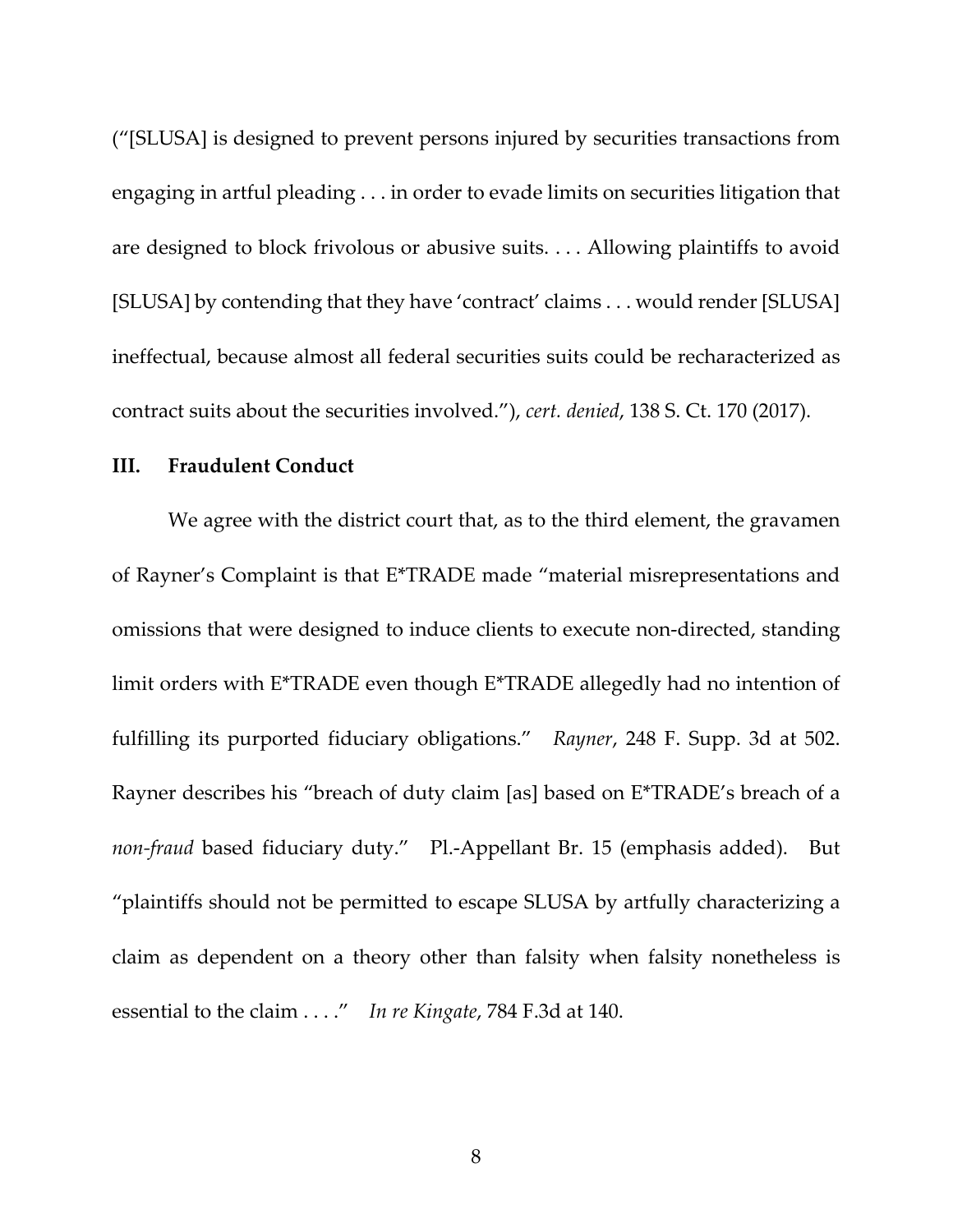Here, the substance of Rayner's Complaint plainly alleges fraudulent conduct. According to Rayner, E\*TRADE promises that it will provide best execution for its client's limit orders by "put[ting] the interests of its customers ahead of its own . . . so that the resultant price to the customer is as favorable as possible." J.A. 13. When clients place limit orders with E\*TRADE, they expect that E\*TRADE will help them "buy or sell a stock at a specified price . . . *or better*." *Id.* at 9 n.1 (emphasis added). On its website, E<sup>\*</sup>TRADE also announces that "we do everything possible to seek best execution each and every time you trade" in order to deliver "the right blend of execution price, speed, and price improvement." *Id.* at 13. Despite these representations (*i.e.,* through "misrepresentation[s]  $\dots$  of a material fact"), Rayner alleges that E\*TRADE violated its best execution duty by placing its own interests first and routing clients' trades to the trading venues that paid the highest "kickbacks" (*i.e.,* by use of a "manipulative or deceptive device"). As a result, instead of delivering optimal execution prices and price improvement in executing its clients' limit orders, E\*TRADE was "more likely to trade when the price move[d] against [its clients] and less likely to trade when prices move[d] in their favor." *Id.* at 20. The fact that the "resulting market price" would be more unfavorable than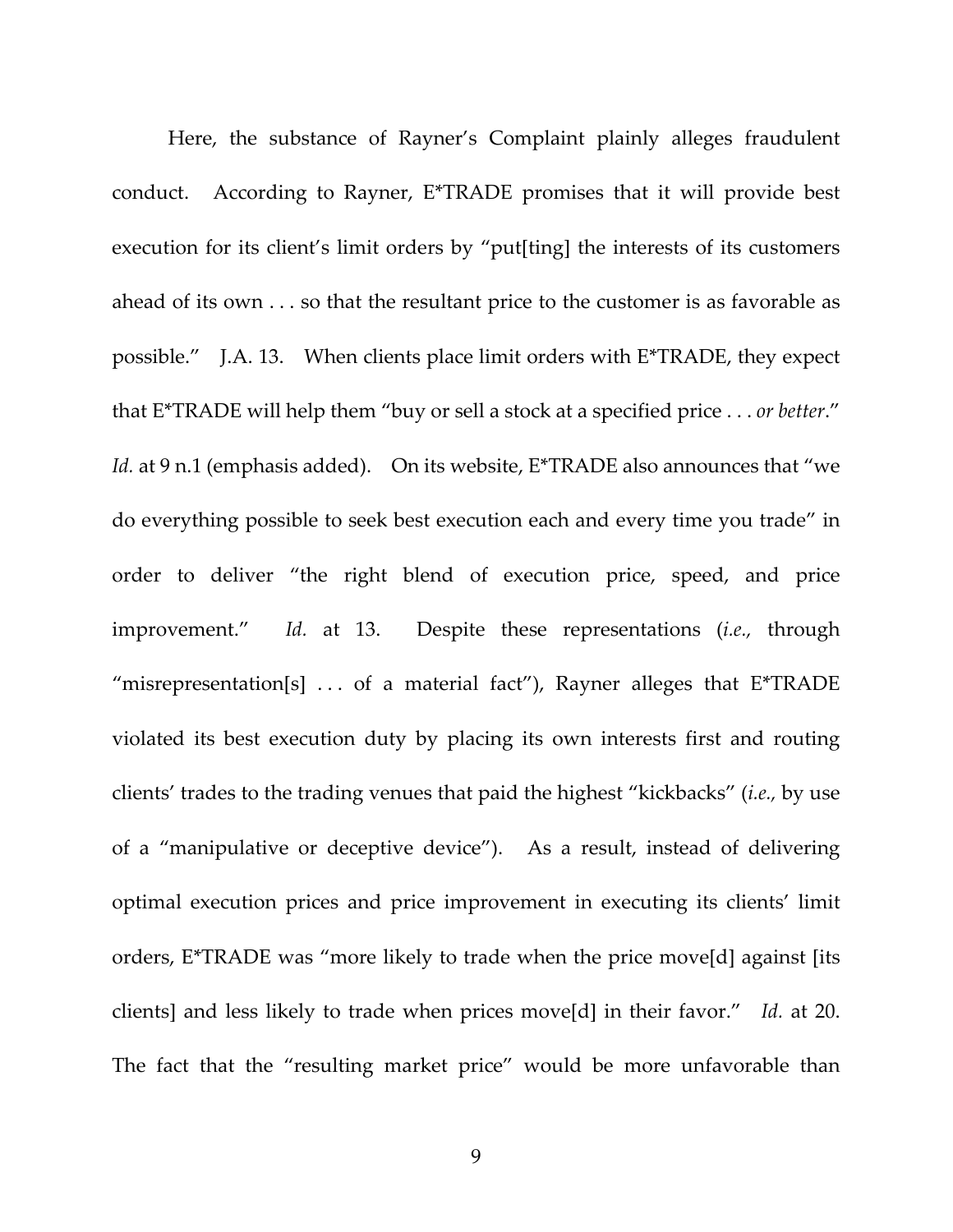expected as a result of E\*TRADE's routing practice was "not known to Rayner" or other clients at the time that they decided to purchase or sell the securities through E\*TRADE—Rayner was therefore induced by an "omission of a material fact" to purchase and sell securities through E\*TRADE. Pl.‐Appellant Reply Br. 13. And likewise, rather than speedily purchasing and selling securities for its clients, and unbeknownst to those clients, the limit orders that E\*TRADE executed on their behalf were "fill[ed] slower," J.A. 18, and "up to 25% less likely to be executed," *id.* at 19.

Rayner argues nonetheless that the district court failed to follow this Court's precedent because "[a]s in *In re Kingate*, [Rayner's] claims do not require a showing of false conduct by the named defendants." Pl.‐Appellant Br. 15 (quoting *In re Kingate*, 784 F.3d at 152) (internal quotation marks and brackets omitted). This argument is meritless. *In re Kingate* held that some of plaintiffs' breach of fiduciary duty claims were not precluded by SLUSA because the false conduct at issue in that case was committed by *third parties* rather than by defendant*s*. 784 F.3d at 149 ("SLUSAʹs preclusion applies when the state law claim is predicated on conduct *of the defendant* . . . ." (emphasis in original)). Here, in contrast,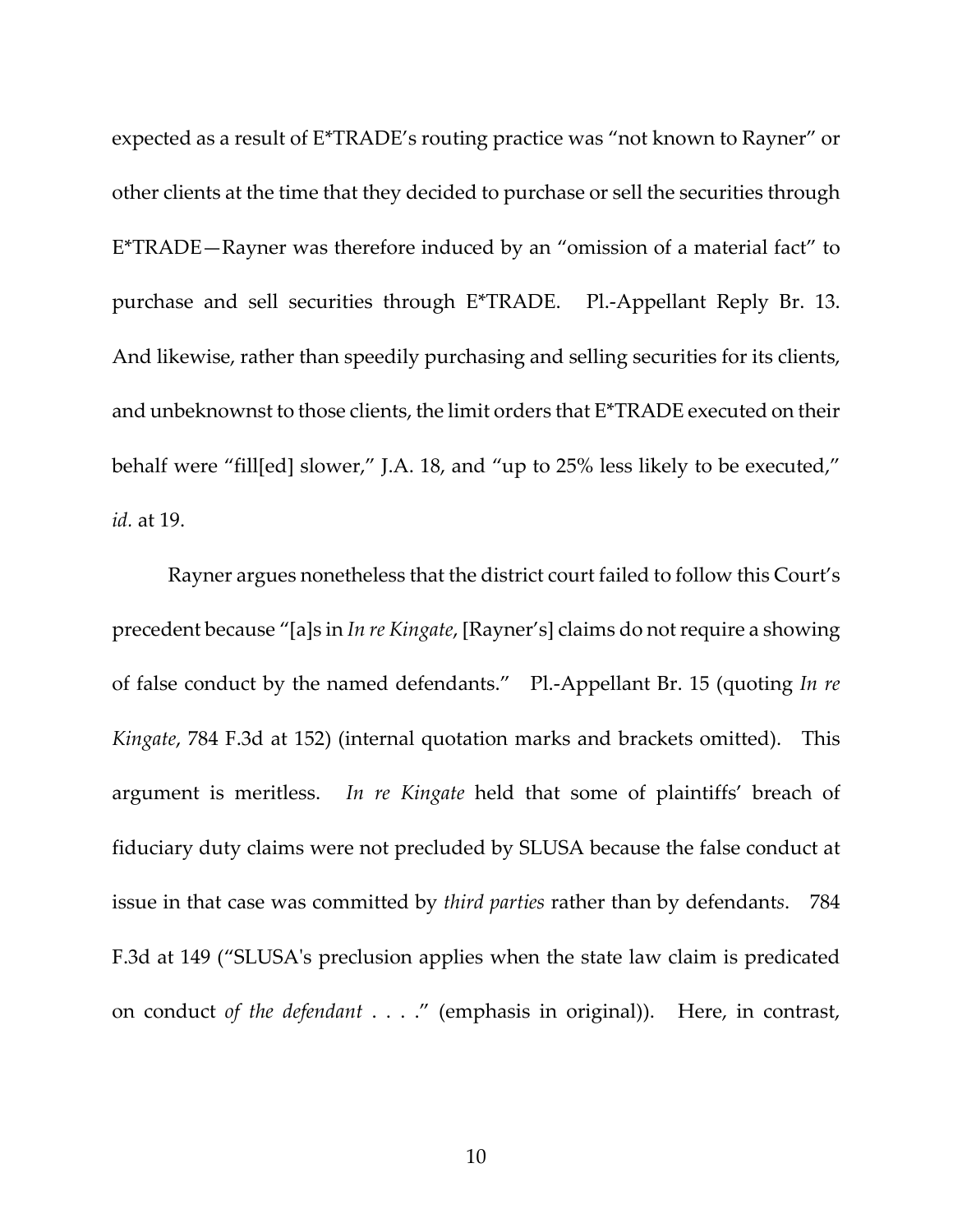Rayner's Complaint alleges false conduct on the part of *E\*TRADE*, not third parties.

Accordingly, we join our sister circuits in concluding that best execution claims alleging misrepresentations or omissions relating to: (1) a broker's receipt of "kickbacks" from trading venues; and (2) the execution of trades so as to take advantage of such arrangements, satisfy the third element of SLUSA, by alleging securities claims based on fraudulent conduct. *See Zola v. TD Ameritrade, Inc.*, 889 F.3d 920, 923–25 (8th Cir. 2018); *Lewis v. Scottrade, Inc.*, 879 F.3d 850, 854–55 (8th Cir. 2018); *Fleming*, 878 F.3d at 1154–55; *cf. Holtz*, 846 F.3d at 932 ("A fiduciary that makes a securities trade without disclosing a conflict of interest violates federal securities law . . . [and] a broker-dealer that fails to achieve best execution for a client by arranging a trade whose terms favor the dealer rather than the client has a securities problem, not just a state‐law contract or fiduciary‐duty problem."); *In re Morgan Stanley & Co. Inc.*, Exchange Act Release No. 55726, 2007 WL 1364323, at \*8 (May 9, 2007) ("Failure to satisfy the duty of best execution may constitute a violation of Section 15(c)(1)(A) of the Exchange Act, which makes it unlawful for any broker or dealer to effect any transaction in . . . any security by means of any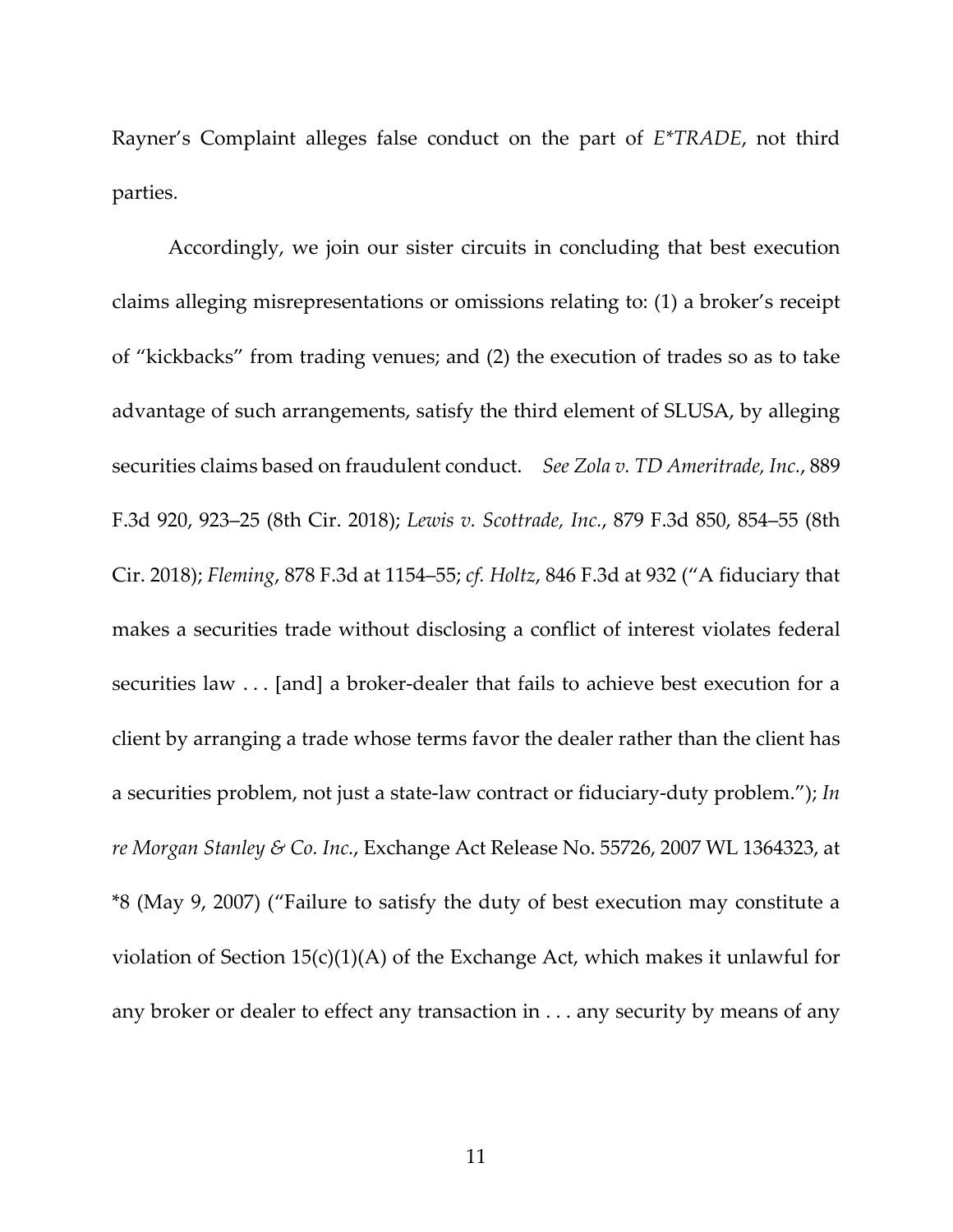manipulative, deceptive, or other fraudulent device or contrivance." (internal quotation marks omitted)).

## **III. "In Connection With"**

As to SLUSA's fourth element, we also agree with the district court that E\*TRADE's alleged fraudulent conduct arose "in connection with" the purchase or sale of covered securities. To satisfy this element, "the fraud perpetrated by [E\*TRADE must be] material to a decision by one or more individuals (other than the fraudster) to buy or to sell a covered security." *In re Herald (Herald II*), 753 F.3d 110, 113 (2d Cir. 2014) (per curiam) (quoting *Chadbourne & Parke LLP v. Troice*, 571 U.S. 377, 387 (2014) (internal quotation marks omitted). As discussed above, E\*TRADE's fraudulent failure to provide best execution allegedly caused Rayner and other E\*TRADE clients to purchase and sell securities at unfavorable prices and at lower volumes than expected. It is frivolous to suggest that negatively influencing the price and quantity at which clients may buy and sell securities would not "make[] a significant difference to someone's decision to purchase or to sell a covered security." *Troice*, 571 U.S. at 387; *see also Merrill Lynch, Pierce, Fenner & Smith Inc. v. Dabit*, 547 U.S. 71, 89 (2006) ("[F]raudulent manipulation of stock prices—unquestionably qualifies as fraud 'in connection with the purchase or sale'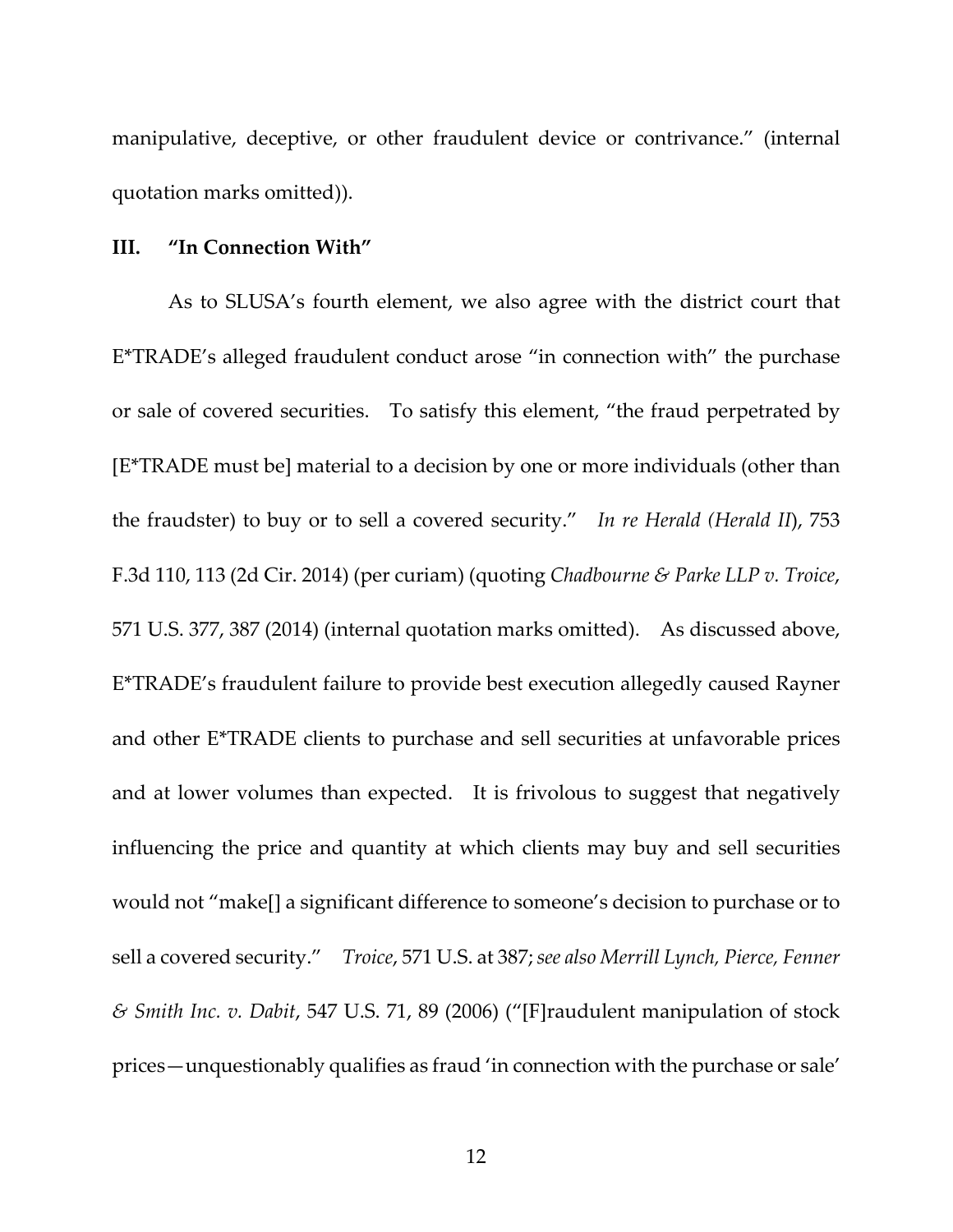of securities . . . ."); *Kurz v. Fid. Mgmt. & Research Co.*, 556 F.3d 639, 641 (7th Cir. 2009) (rejecting as "frivolous" the argument that "the duty of best execution is not 'in connection with the purchase or sale' of securities").

The "outer limit" delineated by the Supreme Court in *Troice* does not suggest a contrary result. *Herald II*, 753 F.3d at 113 ("*Troice* clarifies the scope of SLUSA by delineating an outer limit to its requirement that the fraud be 'in connection with the purchase or sale of a covered security.'"). As we explained in *Herald II*, the Supreme Court held that "the closest that the plaintiffs in *Troice* could get" to satisfying the "in connection with" requirement was the "too remote" allegation that the plaintiffs were induced to purchase *uncovered* (not covered) securities, as a result of the defendants' fraudulent representations that the *defendants* (not the plaintiffs) would purchase covered securities. *Id.*

Although Rayner does not dispute that the securities at issue were covered securities, Rayner argues that it was *E\*TRADE* that was induced to purchase or sell securities, and "[i]f the only party who decides to buy or sell a covered security as a result of a lie is the liar, that is not a 'connection' that matters." Pl.‐Appellant Reply Br. 13 (quoting *Troice*, 571 U.S. at 388); *see also Troice*, 571 U.S. at 388 ("[T]he 'someone' making th[e] decision to purchase or sell must be a party other than the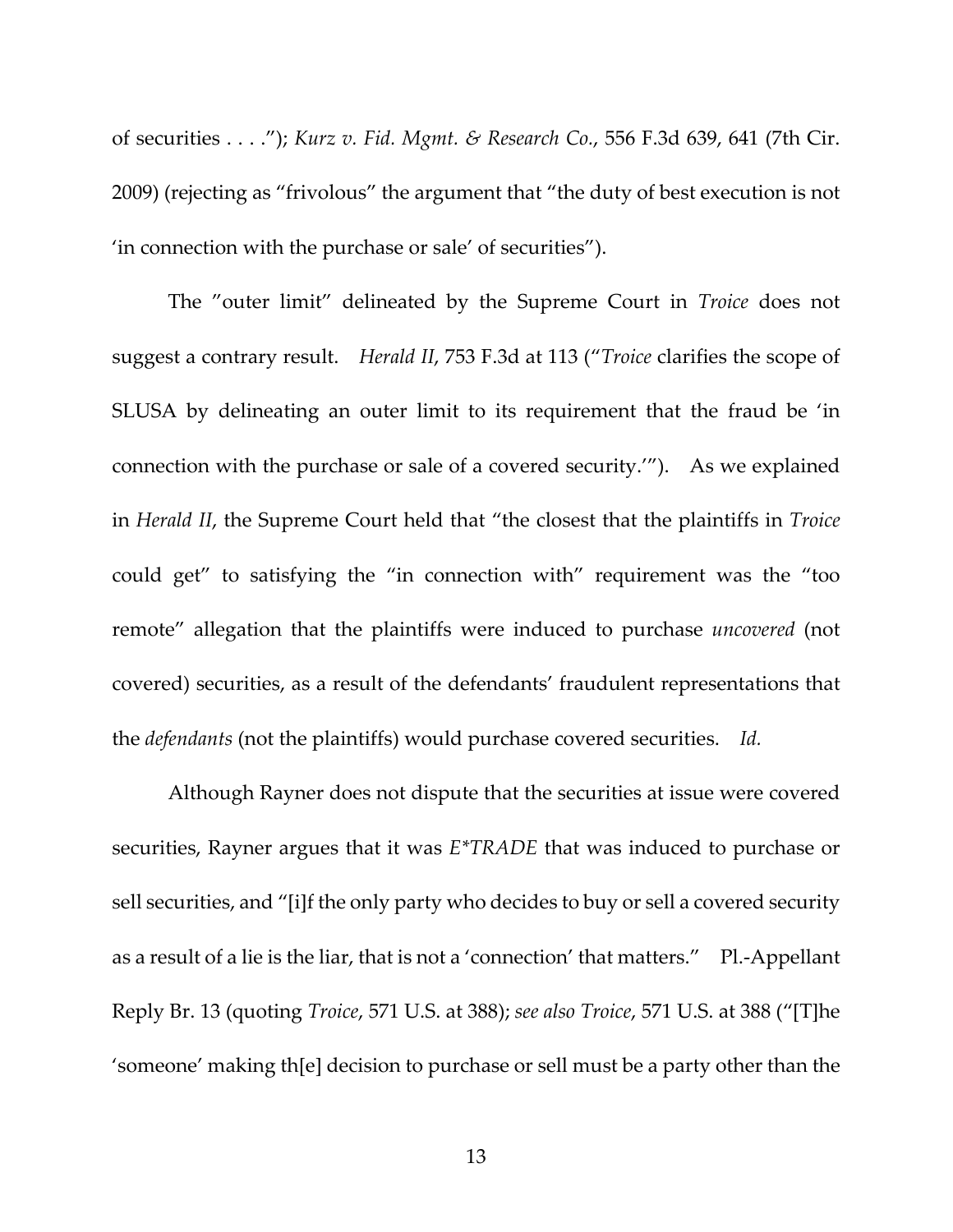fraudster."). As already discussed above, Rayner's claim amounts to an allegation that E\*TRADE's routing practice fraudulently induced *the plaintiffs* (not E\*TRADE, the defendant) to purchase and sell securities at less favorable prices and lower volumes than anticipated: E\*TRADE's clients "'*tried to take* . . . an ownership position" in covered securities at the optimal price and quantity. *Herald II*, 753 F.3d at 113 (quoting *Troice*, 571 U.S. at 389) (emphasis in original). "That [E\*TRADE] fraudulently failed to follow through on its promise to place the investments in covered securities" based on best execution standards "does not in any respect remove this case from the ambit of SLUSA as defined in *Troice*." *Id.*; *see also Zola*, 889 F.3d at 926 ("[T]he broker's 'failure to provide best execution was material to every trade in covered securities that [the] customer [] chose to have [the broker] execute.'" (quoting *Lewis*, 879 F.3d at 853)); *Fleming*, 878 F.3d at 1155 ("[T]he false promise of best execution . . . caused losses directly resulting from what clients believed to be legitimate securities transactions. The net price obtained when purchasing or selling a security is plainly material to a buyer or seller, and the alleged breach here coincided with securities transactions." (internal quotation marks and alterations omitted)). *Cf. Newton v. Merrill, Lynch, Pierce, Fenner & Smith, Inc.*, 135 F.3d 266, 269 (3d Cir. 1998) ("[A] broker‐dealer, by